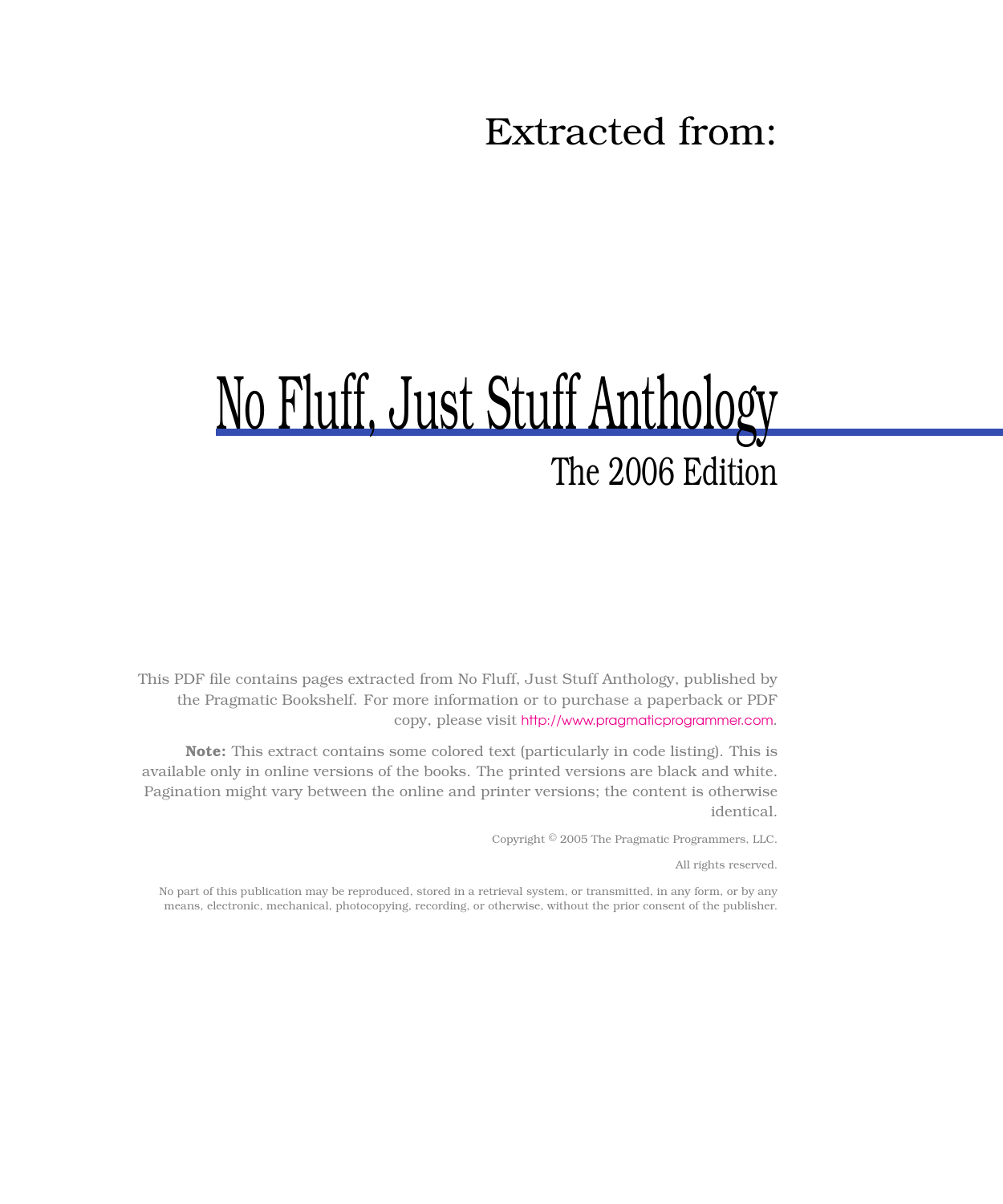### Chapter 15

## Buried Treasure

#### **by Glenn Vanderburg**

*Glenn Vanderburg has been a programmer through only the second half of the history of computing, but he's interested in the first 30 years, too. For years he has dreamed of teaching a course on the topic. That's just one reason he's delighted that people are discovering the practical value of knowing our history. Glenn is a consultant who lives in Plano, Texas, with his wife, Deborah, and their sons, James and Daniel.*

*Glenn talks about some recent tool and book favorites starting on page 215.*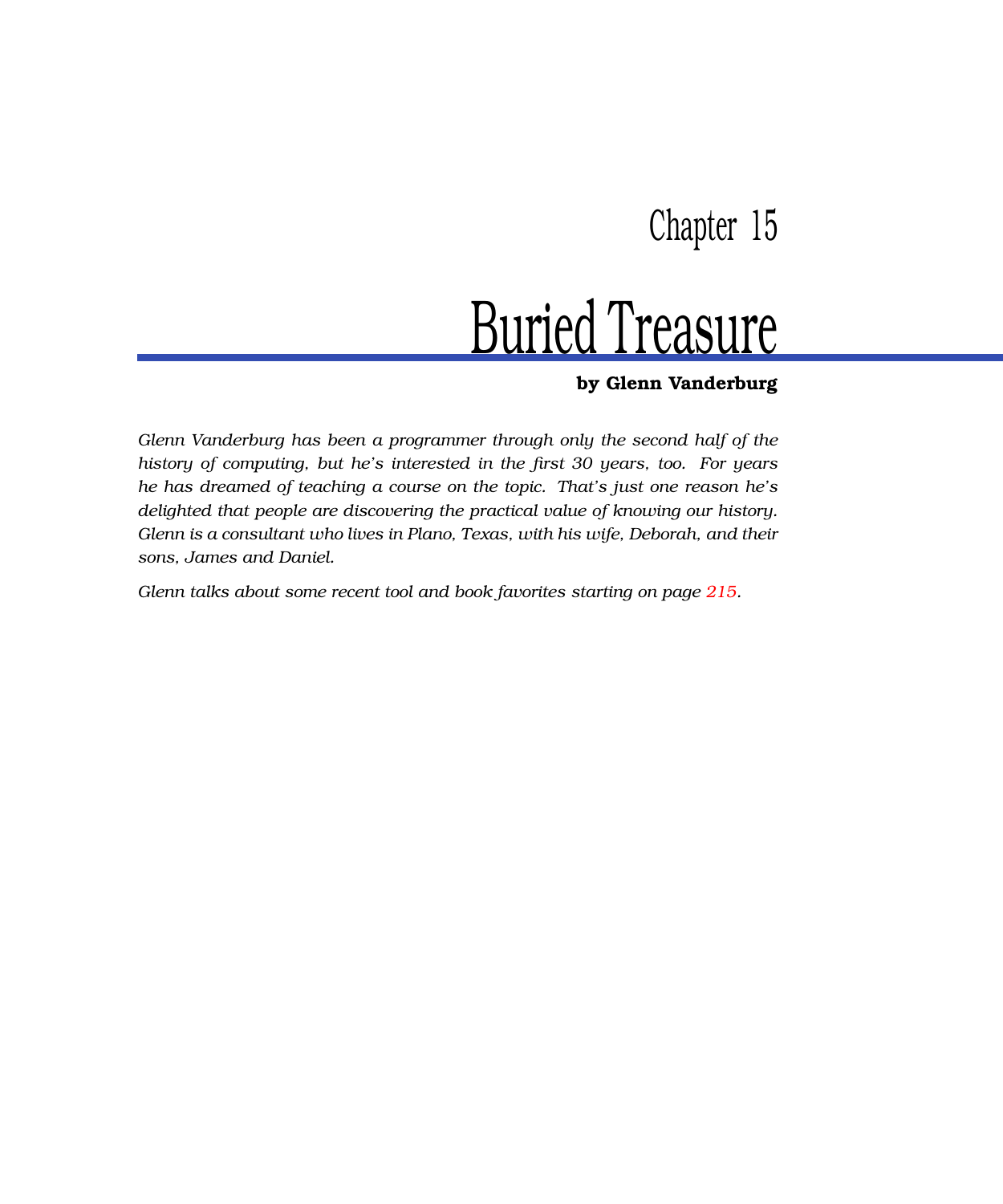Over the past three years, many of my talks for the No Fluff, Just Stuff symposium series have shared a common theme. It was partly conscious, but mostly it came naturally, as a reflection of where I think our field is going.

I think our field is going backward.

And it's not a minute too soon. For years, we've been fighting our way forward, step by harried step, but for the most part it has been down the wrong path. The grass looked greener here—or at least, better manicured—but traps are lurking here, some of them very well concealed. We keep falling into them, but we keep fighting on. "We must be more careful!" we say, calling over our shoulders to our companions as we walk toward the next pit.

But some in the programming field have started to remember another place, one we passed on the way. It was a little unkempt and overgrown, to be sure, and maybe there were just as many dangers—but somehow the place, overall, was less dangerous. Plus, people who ventured in there keep telling us about the riches to be found in that place wonderful treasures buried just below the surface.

The reasons *why* these older ways turn out to be better are subtle and occasionally complex, and I don't claim to understand them all. Whatever the reasons, the signs of what's happening are clear. Let's look at those first and then try to make sense of the whys and wherefores.

#### **15.1 The Signs**

The signs that we're returning to older stomping grounds are everywhere. Those of us programmers who know the history of our field spotted them early (although I certainly wasn't the first). Now they're so prominent, and growing so quickly, that many people have spotted the trend. The signs I've noticed tend to fall into a few distinct areas: the way we go about designing and building systems, the kinds of programming languages and techniques we employ, and the way languages and platforms are implemented.

#### **Design**

The way programmers and teams of programmers *design* software is changing. After decades of increasing investment in tools and disciplines to support an analytical approach to software design, our field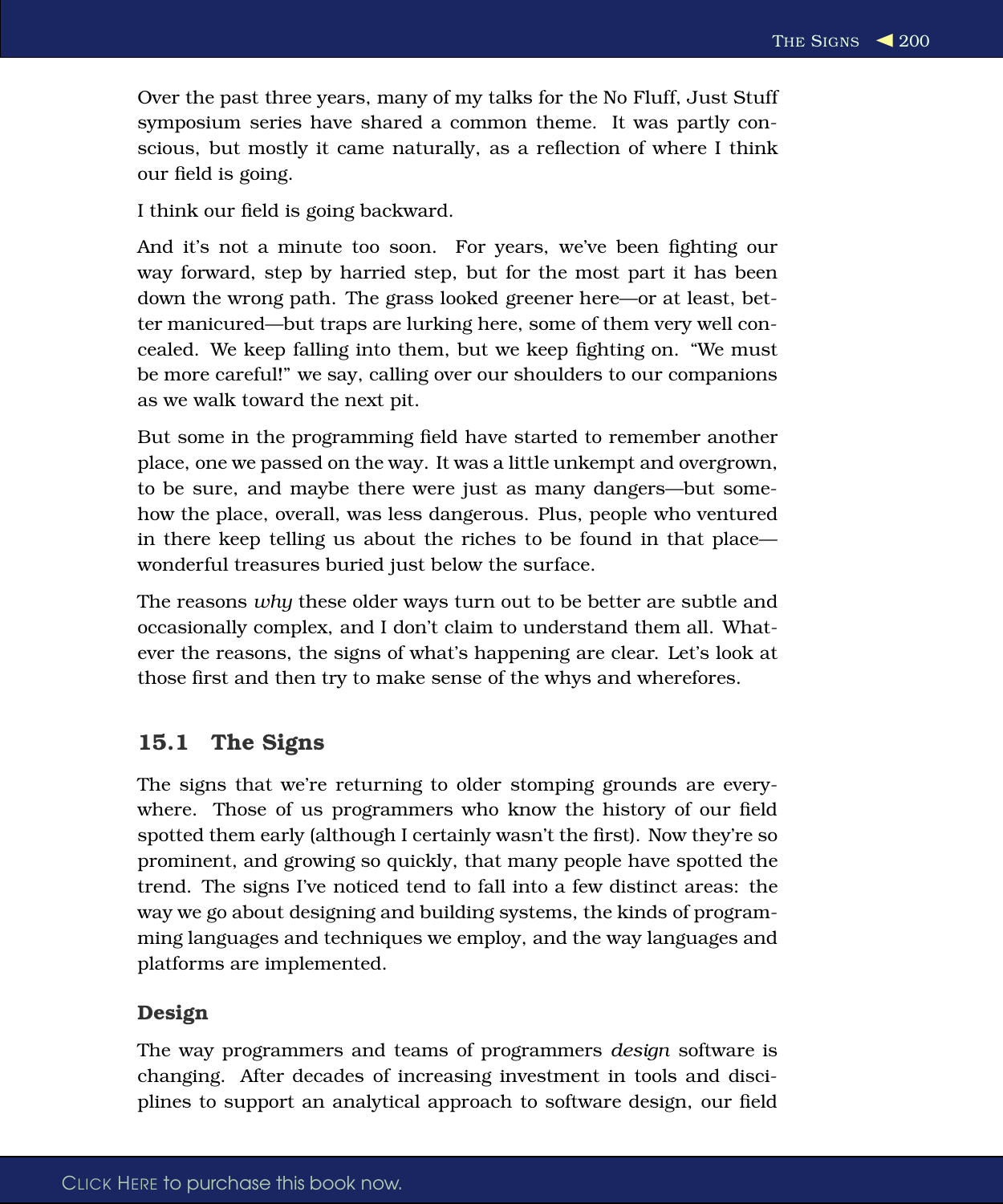is running headlong toward a more empirical approach based on iteration, trial and error, and rapid feedback. There is widespread acknowledgment that the task of software design is simply too complex to tackle with a purely analytical approach. Programming will always involve a lot of careful thought, of course, but we must also be guided by feedback, checking our assumptions against the hard realities of real systems and running code.

The modern approaches to design aren't precisely the same as the older approaches from the 1960s and 1970s, but they share many of the same characteristics. A prime example is the emphasis on iterative development. Long before it became fashionable to try to design a program completely before beginning programming, the common practice was to build a simple, working system and gradually enhance it. Stories are even told of Marvin Minsky at MIT taking this practice to an extreme, beginning development by starting to debug an empty program. The modern equivalent of that, of course, is test-driven development. Guiding our development with automated tests is relatively new, but developing in small increments, evolving the design as we go, has a long history.

Another sign: today we are beginning once again to emphasize code over pictures in the design process. Don't get me wrong—we'll always draw pictures of our systems from time to time; that's something programmers have always done. But as the centerpiece of the design process, UML and other graphical notations have clearly failed. After having tried for years to improve software design by focusing on graphical models before we start writing code, programmers have learned something crucial. Code—good clean code, at least—is a more expressive notation for the details of software than boxes and lines.

As a computer science student in the 1980s, I read papers by Jon Bentley and others from Bell Labs extolling the virtues of domain-specific languages (DSLs). The best way to build many kinds of systems, they said, was to design simple, focused, special-purpose programming languages for the applications' domains, implement those languages, and build the systems using languages tailored to the tasks at hand. Language development tools such as yacc and lex were introduced as tools to facilitate developing such languages. And that group had remarkable success practicing what they preached, building groundbreaking tools such as pic, grap, make, sed, awk, and, of course, yacc and lex. All of those tools are still in use, in some form or other, decades later.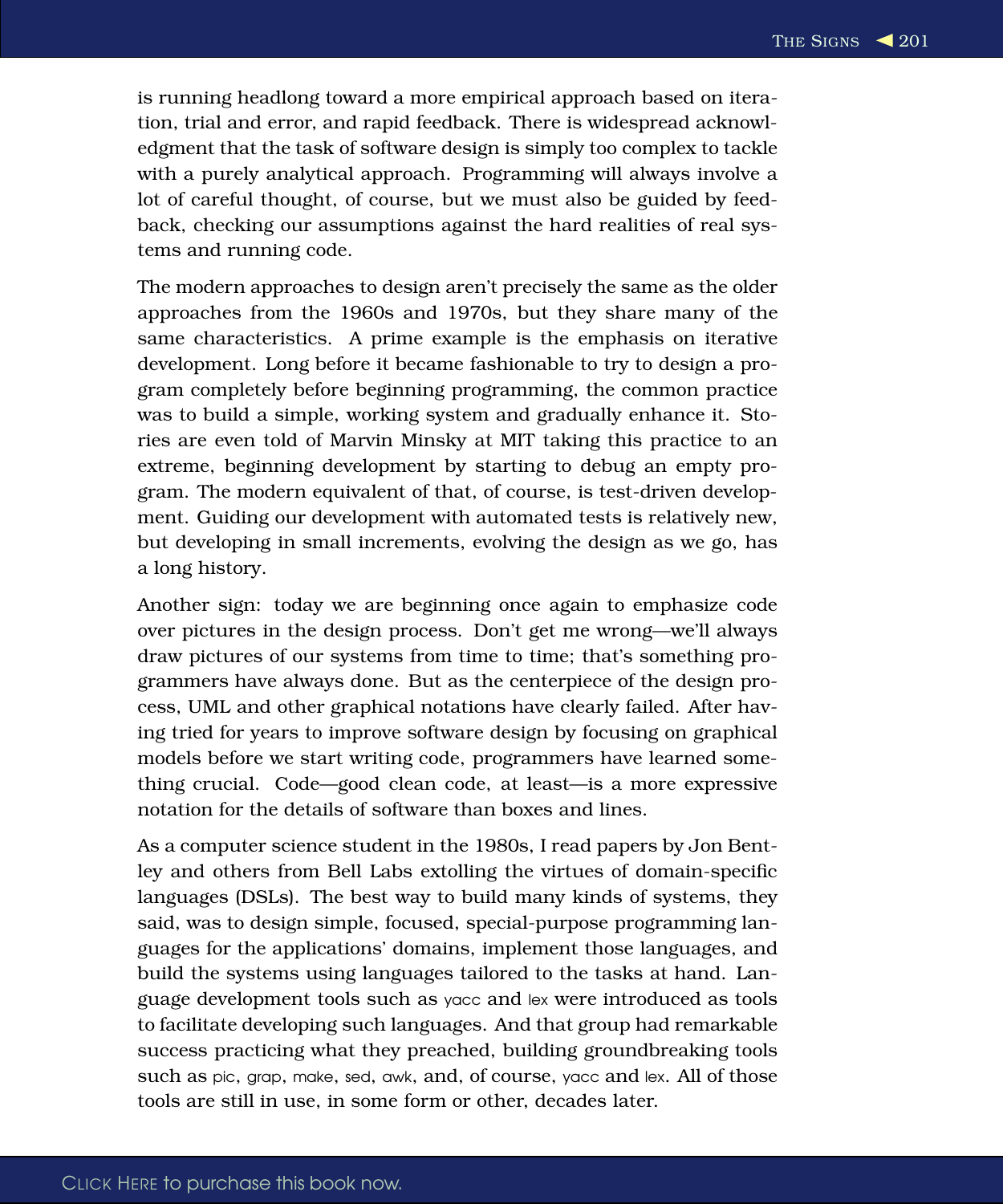That style of development never really took off outside Bell Labs. Now, though, it's seeing a sudden resurgence. One of the most dramatic overnight success stories in software development is the Rails web framework, and much of Rails' strength comes from its inclusion of several distinct, small domain-specific languages focused on various aspects of web application development. Two related tools that have also garnered their share of attention, Capistrano (née SwitchTower) and Rake, are also based on those concepts. The implementation techniques are different from what the Bell Labs gang wrote about (and I'll talk about the new techniques next) but the concepts are the same. The idea of domain-specific languages seems to be one whose time has come.

#### **Programming Techniques**

I also see big changes in the programming techniques we use to build our software. This isn't entirely unrelated to the previous section; these techniques have strong effects on our design, and vice versa.

The most obvious change in this category is the move toward dynamically typed languages. Static languages of various stripes have dominated the software development for decades, from the loosely typed C and C++ to the stronger type systems of Pascal, Java, and C#. Most programmers have been taught that strong, static typing and compiletime analysis provide the only way to build robust, reliable systems.

That idea seemed to make sense, but it ignored the many solid systems built using dynamic languages. Additionally, during my ten years as a Java programmer I saw firsthand that strong typing is not a panacea; in fact, truly robust Java-based applications are rather rare.

Today, many developers have realized that a static type system is a two-edged sword. It does have some benefits, but it also has some costs. The advent of unit testing, more than anything else, has served to weaken static typing's appeal. Ruby, Python, and even JavaScript are growing more and more popular as developers discover the productivity advantages of dynamic typing.

For various reasons, many of these dynamically typed languages are dynamic in other ways as well. Your code can change (or augment) the way built-in facilities work, for example. This sounds similar to how aspect-oriented programming systems work, but the idea isn't new; in fact, aspect-oriented programming is a direct attempt to adapt older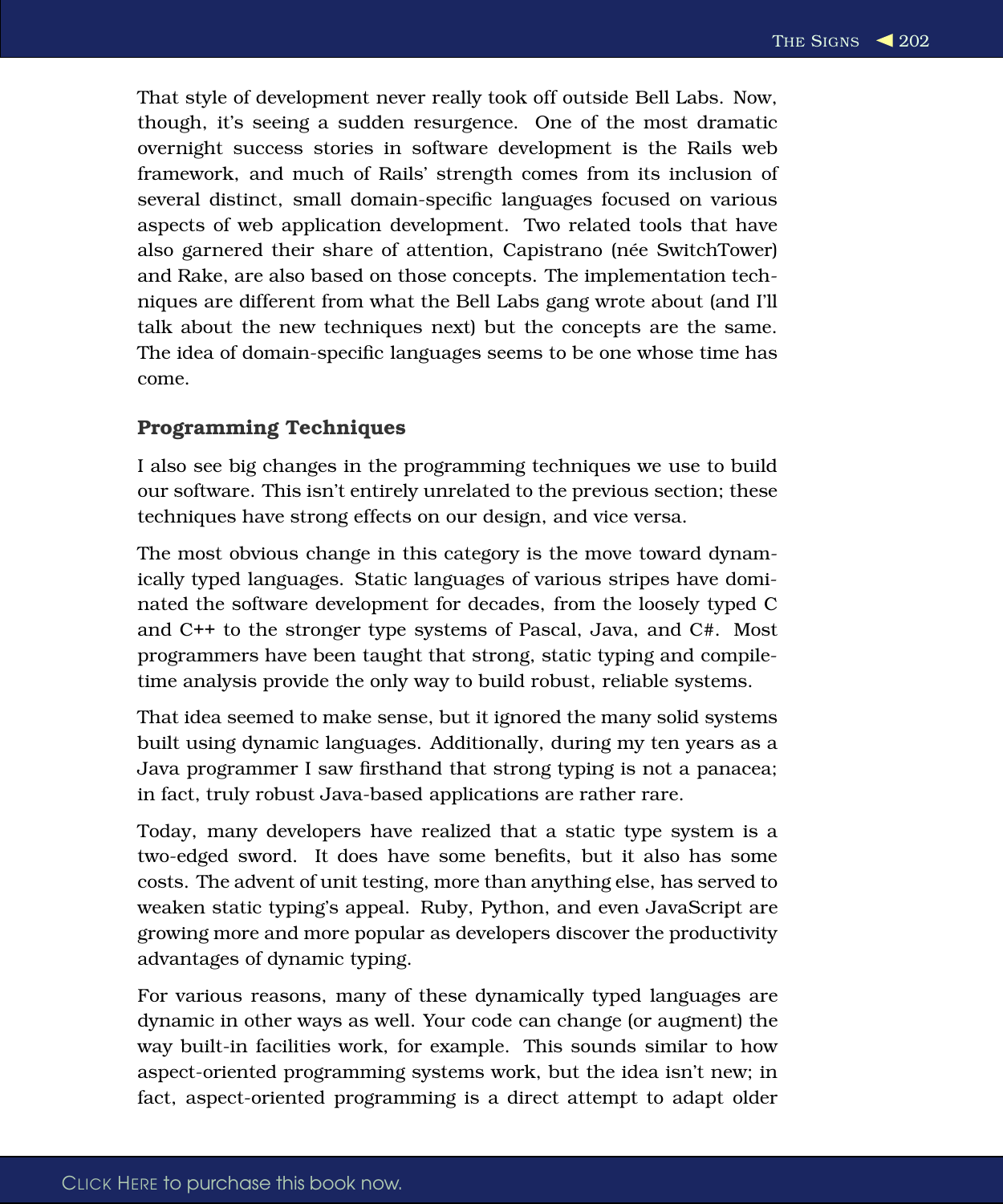dynamic language techniques to static languages, pioneered by some of the same people who built those dynamic language facilities.

Dynamic languages also blur the distinction between compile-time and run-time; in such languages, new code can easily be added to the system while it's running. Combined with other dynamic characteristics, this gives rise to a technique called *metaprogramming*, which is essentially extending your programming language from within. The practice of metaprogramming is a big part of the reason that domain-specific languages are making a comeback, because compared to building a stand-alone interpreter or compiler for a language, it's much, much easier to define domain-specific constructs in a language that supports metaprogramming. The new wave of DSLs gaining popularity in the Ruby community are built within Ruby itself as libraries.

The trend toward dynamically typed languages is both widespread and strong. Less obvious, though, is a resurgence of interest in functional programming and functional languages. Just in the past two years, two compelling applications have appeared that are written in Haskell: PUGS (an exploratory, prototype implementation of Perl 6) and Darcs (a powerful, decentralized revision control system). Other interesting systems have been written in Objective CAML (including MTASC, a free, blazingly fast ActionScript compiler). Those systems have prompted many programmers to learn those languages just so they can contribute to the projects, and the newcomers have been struck by the power and efficiency of functional languages.

Plus, interesting functional languages continue to appear. XQuery, the XML query language, is a functional language. This year's No Fluff, Just Stuff symposia will feature a talk from Ted Neward about Scala, a terrific functional language designed to work compatibly on both the JVM and the CLR. In fact, Ruby, Python, and JavaScript have strong functional characteristics and are often used in a functional style.

But it's not just a revival of old concepts in new languages; the old languages themselves are seeing a resurgence. A surprising number of people are discovering (or rediscovering) Lisp, due in part to the popular essays of Paul Graham. Also, the use of Smalltalk is growing again, sparked by some impressive systems such as Croquet and the brilliant Seaside web framework.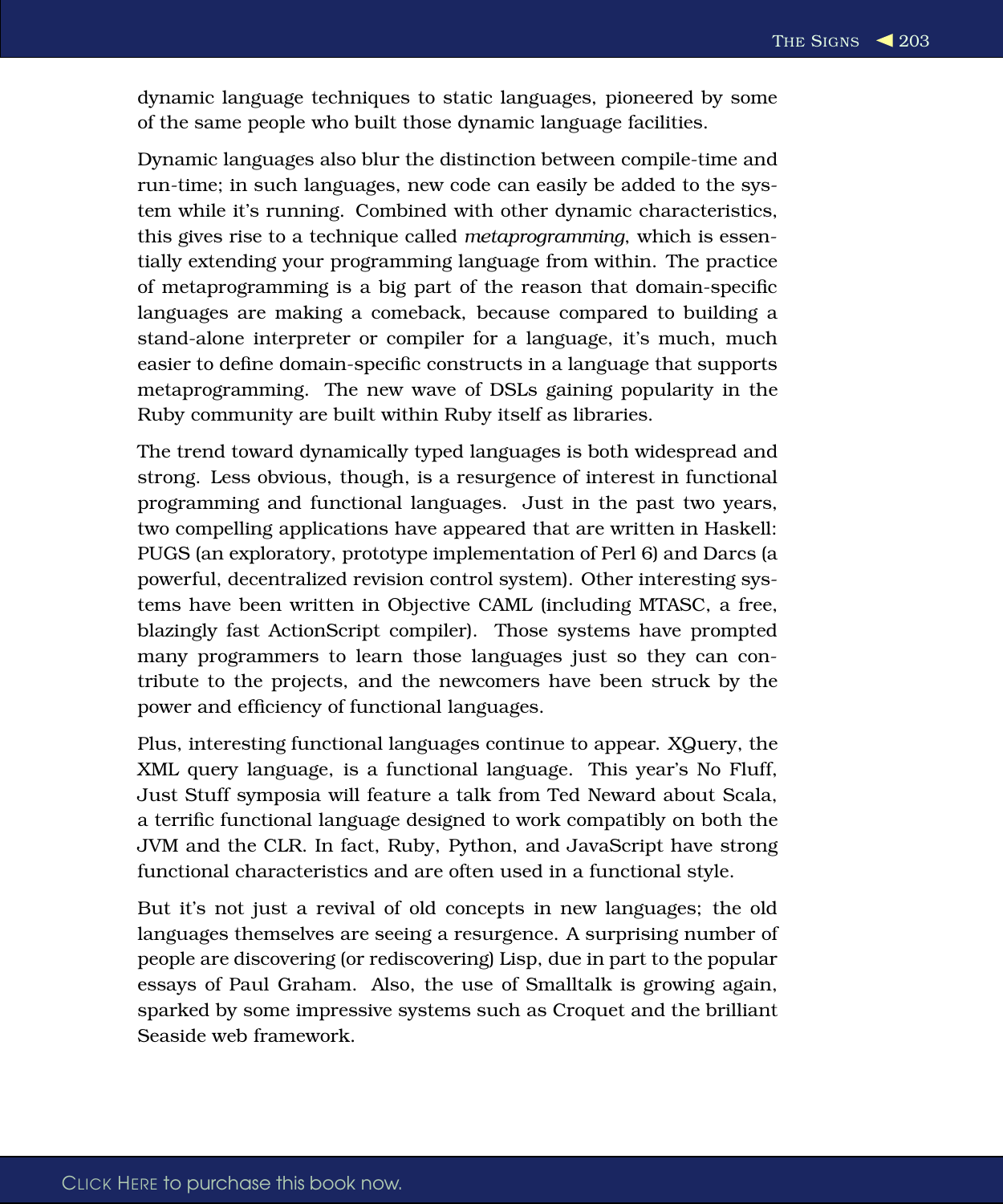#### **Language Implementations and Infrastructure**

I remember vividly the reaction of many programmers when Java was released: "It's interpreted! It's garbage-collected! All array references are bounds-checked. You can't use languages like that; they're too slow!"

That was the common wisdom among most programmers for about three decades. To be efficient, languages had to be compiled, and programmers had to manage memory themselves.

It's true that many Java-based systems perform poorly, and Java to this day has a reputation for sluggishness. And, for that matter, early implementations of Java really were excruciatingly slow. But that was mostly due to immature implementations that used pure interpretation of bytecodes and naive garbage collection strategies. In modern Javabased systems, though, the slowness is due not to those characteristics of the language implementation but to the libraries, frameworks, and platforms that have been built on top of Java. Java's garbage collector performs extremely well, and many Java systems spend much less time managing memory than do equivalent C and C++ programs. As far as interpretation goes, the just-in-time compilers (*JITs*) and dynamic optimization technologies employed by most Java implementations produce very fast machine code at run-time.

Today we seem to have shed those earlier qualms about Java's style of language implementation. Oh, there will always be situations where C is the most appropriate technology, but for most of the systems we build, VM-based or interpreted languages are fast enough, and features such as automatic memory management and array bounds checking really do help us build more robust systems—they're much more helpful, in my opinion, than static typing.

For most systems, you get much more performance benefit from good architecture than you do from fast code. That's a big part of the reason that typical Rails applications are at least as fast as their J2EE counterparts, even though Java typically benchmarks as about ten times faster than Ruby.

#### **15.2 Why Now?**

So far I've avoided a crucial question: if these older ways of doing things are so great, why didn't they succeed at first? Lisp and Smalltalk had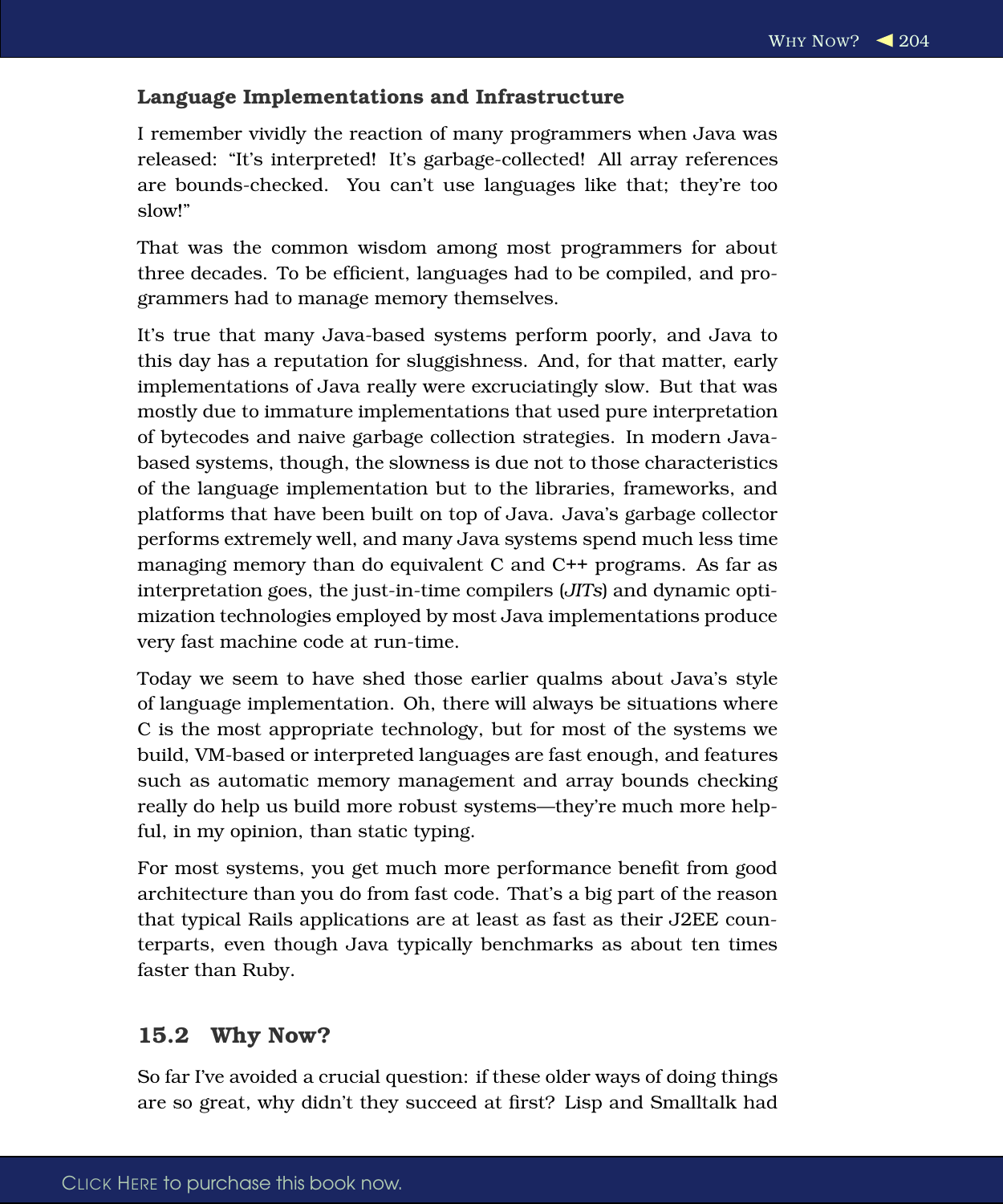their moments, as did bottom-up and iterative development, and the market chose a different direction. Why? And what has changed now to make the time right?

First, it's important to realize that there are more ways to fail than there are to succeed, and the problems weren't necessarily inherent to the technologies. Here are just a few ideas about what went wrong the first time and why things are different now.

The kinds of design techniques and processes that are returning to prominence were originally used by individuals and very small teams and began to show real weaknesses on more ambitious projects with larger teams. It was perfectly natural to try to inject more "discipline" into things with the use of phases, careful analysis and planning, inspections, and so on. But there are other forms of discipline besides top-down control, and we've learned from painful experience that software development is just too complicated a task to really benefit from central planning. Economies around the world, successful businesses, and even military organizations are pushing power and responsibility down toward the people in the trenches. The software development industry has learned the same lessons. Rigid control hasn't helped us avoid mistakes, so the industry is returning to basic skills, communication, and cooperation, supported this time by powerful tools and improved team practices.

Dynamic languages can be implemented very efficiently, but it's not *easy* to do so. Early implementations of dynamic languages were rather slow and required a lot of resources. It was much easier to build a C compiler that generated fast code than to build, say, a Smalltalk VM that performed similarly well. But implementation techniques have continued to advance, and the performance gap has shrunk dramatically. Not every dynamic or functional language has a state-of-theart implementation, but we know from examples like Common Lisp, Squeak Smalltalk, and Haskell that it is possible for such languages to be blazingly fast.

As language implementations have been getting faster, our cost models have been changing. The first time around, slow CPUs and expensive memory meant that computing resources were not to be wasted, and dynamic languages looked like the wrong trade-off. Now, though, the balance has shifted. Sure, we still can't afford to be completely heedless of CPU and memory utilization, but fast machines and cheap memory mean that the sensible trade-off today is very different. Productivity is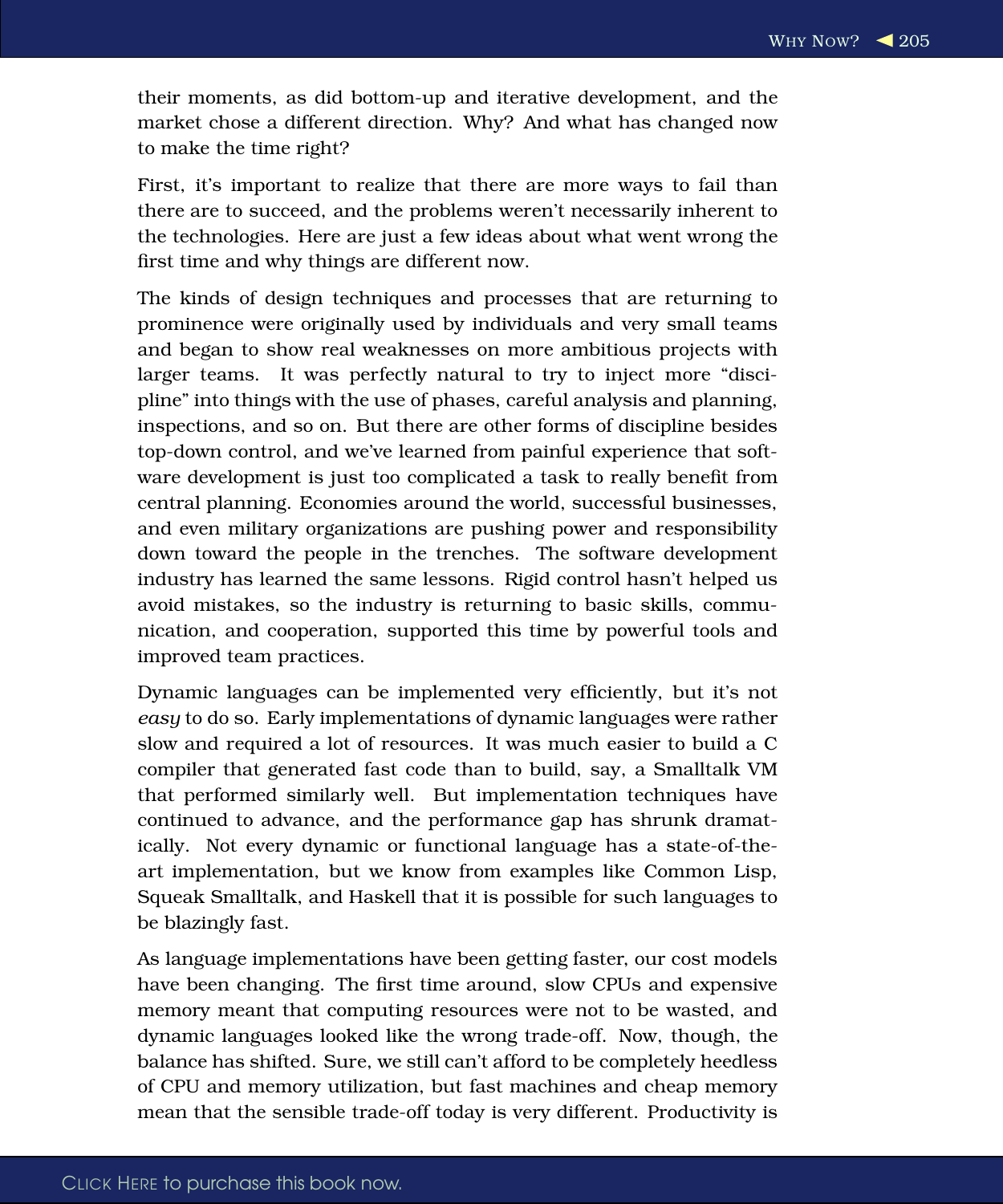much more valuable than it used to be in software development, and languages that save *our* time at the expense of some extra CPU cycles make a lot of sense.

As mentioned previously, we've begun using better development practices that help a lot. When projects don't use version control and don't have a disciplined approach to testing, the safety net offered by static typing seems to be quite valuable. We've learned, though, that we have to build our own safety nets that cover all aspects of the project, not just data types.

I could keep extending this list of reasons why things happened the way they did. The full list includes reasons such as primitive tools, fractured communities, weak development practices, incompatible competing dialects, expensive implementations, the lack of any free versions that developers could play with, and more.

Ultimately, though, we never really gave these tools and techniques a fair chance the first time. A world that hadn't yet really grasped the concept and power of "emergence" fled from iterative development as soon as it began showing flaws, not considering that the problem was a lack of supporting tools and practices rather than the technique itself. As far as languages are concerned, Lisp and Smalltalk were always on the fringes of the software field. COBOL, Fortran, C, and BASIC occupied the center. Occasionally we would adopt some of the ideas, such as object orientation, but we would try to fit them into the world we were used to, rather than taking them on their own terms. As a result, we missed some important subtleties, like (for example) the fact that object orientation doesn't exist in isolation but benefits greatly from other language characteristics such as blocks, dynamic typing, and automatic memory management.

So it's wrong to say "we tried that once and it failed." We're not going back to what *we* tried once; we're going back to what others had success with. The industry at large tried to go a different way, and at long last we've begun to realize that no matter how many new tools we throw at our problems, software development still isn't getting any easier. Maybe it's time to rethink the whole way we've been going. The people who really embraced Lisp and Smalltalk early on don't think those languages failed (except in terms of gaining broad acceptance). On the contrary, most of them that I know are either still finding ways to work with those technologies or else yearning for a return to the good old days.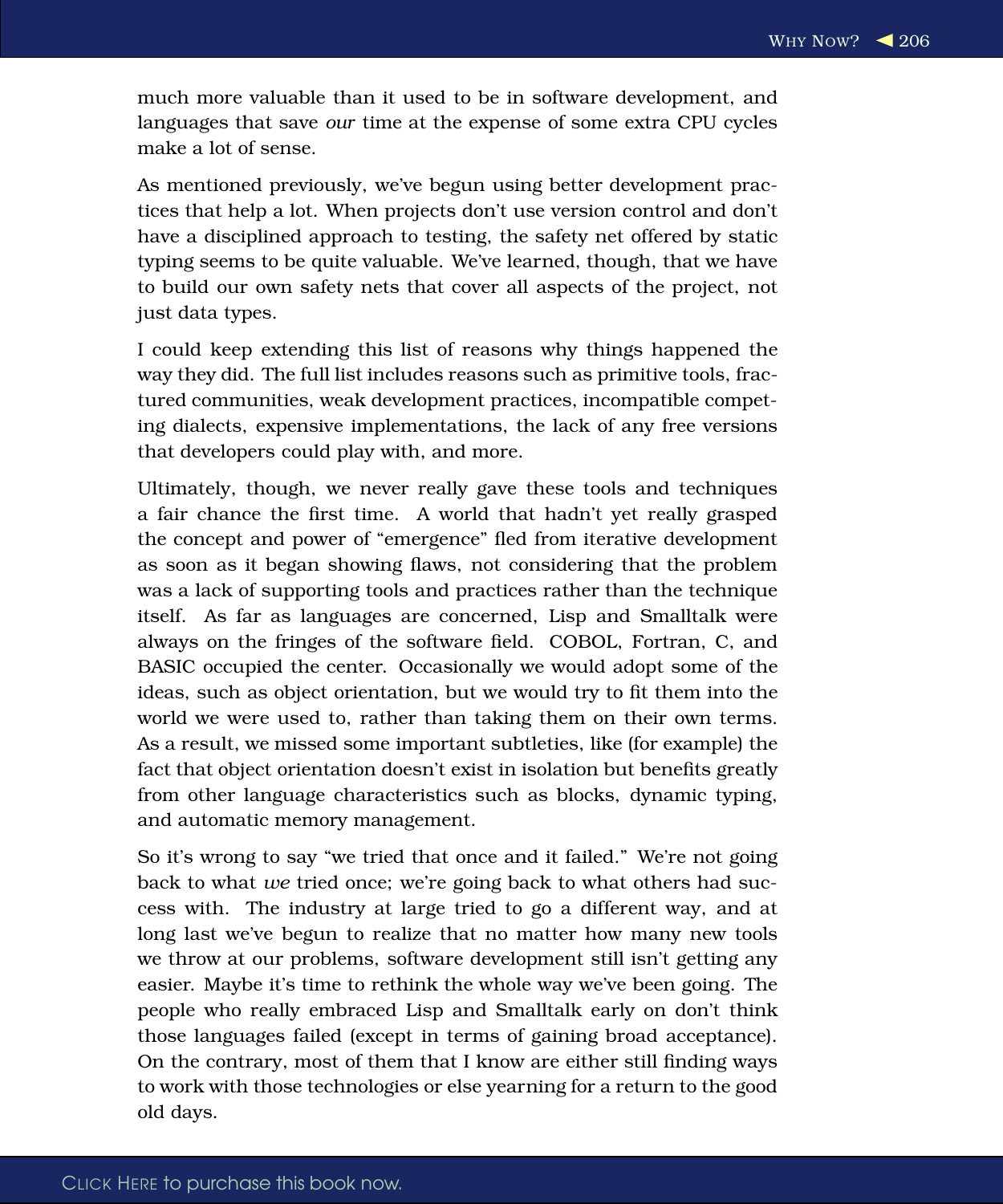#### **15.3 More Past in Our Future**

I predict that we'll see the increasingly wide adoption of dynamic languages, metaprogramming, and agile design and development practices over the next few years. In spite of many naysayers, momentum seems to be building in this direction.

I don't think it will stop with Ruby, Python, or any of the other new old languages that are gaining popularity. Although those languages borrow extensively from their progenitors, they stop short in some other ways. I love programming in Ruby, but occasionally I find myself needing some of the features of Smalltalk or Lisp that Ruby doesn't have true macros, for instance, or the ability to easily pass multiple blocks to a single method (with appropriate cues as to their distinct roles). And don't get the idea that I'm an old Smalltalk or Lisp programmer! I come from a C, C++, and Java background. But I've recently begun to understand some of the subtle strengths of languages that I used to think were weird.

I'm not predicting a utopia, of course. These are trade-offs, and we'll give up some features to gain others. I can hear my skeptical friends asking now, "Sure, all that stuff is powerful, but is that the kind of power you want to give to the weakest programmers on your team?"

I bought into that argument for a while and argued that you should use truly powerful languages only with sharp, experienced teams. But then I started to notice something about the Java projects I was involved in: weak teams and weak programmers will go to great lengths to do the wrong thing. Time and again I've seen system designs that were not only inappropriate but also *much more difficult to build* than better designs would have been. I've just shaken my head in amazement—not at the inappropriate designs per se because good design is difficult but at the effort and tenacity it took to proceed with those designs in the face of the obstacles the teams had to overcome to build them.

What I've concluded is that you can't keep a weak team out of trouble by limiting the power of their tools. The way forward is not figuring out how to achieve acceptable results with weak teams; rather, it's understanding how to build strong teams and how to train programmers to be part of such teams. One place to start is with more emphasis on history. Our field is just barely 60 years old; there's no excuse for allowing programming students to remain ignorant of such recent history. Our history is rich with lessons that have been forgotten.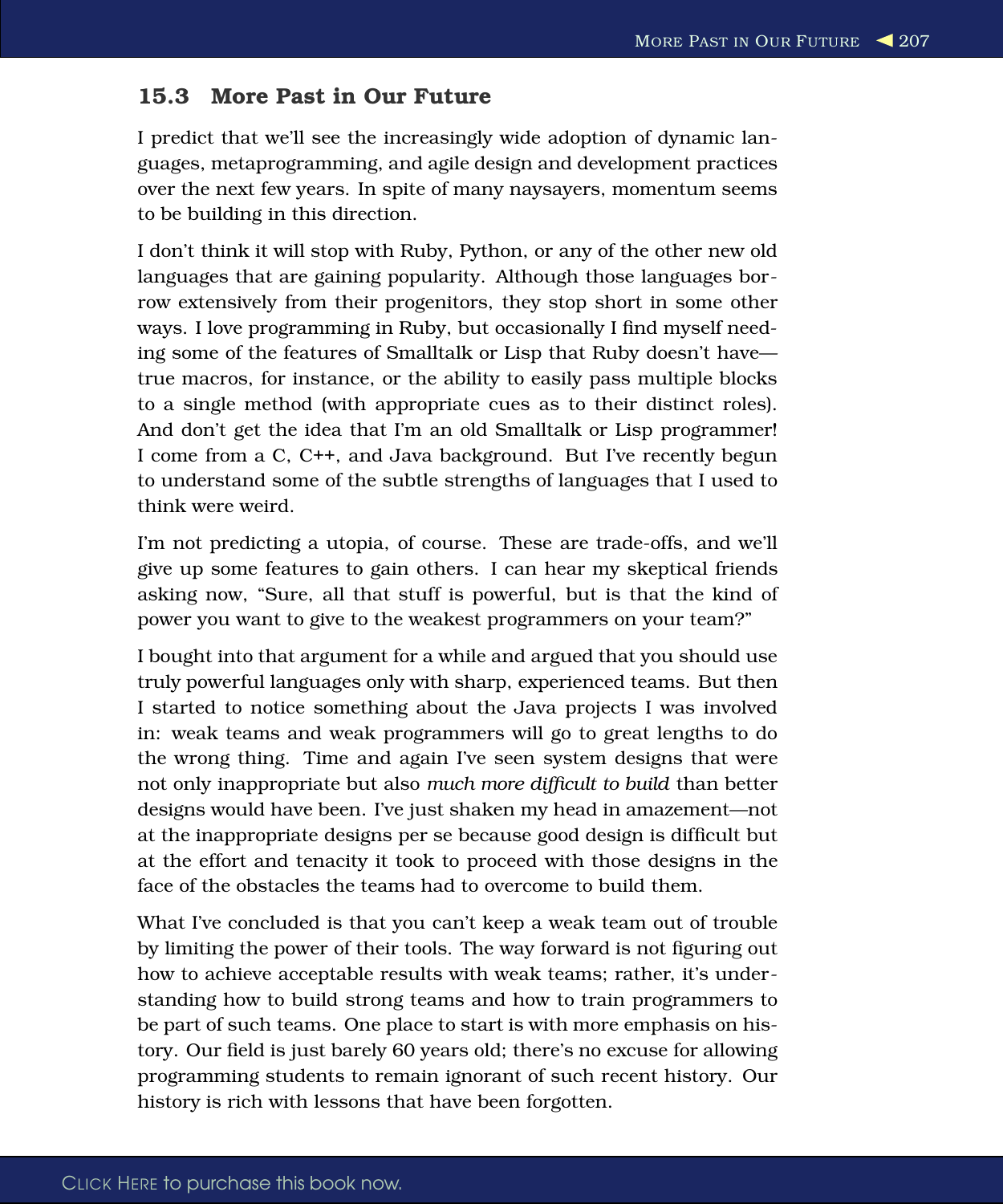Here's an example. I'm developing with Rails right now, and Rails incorporates nice support for database migrations: little classes that encapsulate the changes to production databases (including both schema and data changes) required to move from one version or release of an application to another. It's a brilliant feature. But it has some problems, and most of them involve the way migrations mesh with the way we use version control. When we have a particular version of the software checked out, we are working with a set of files that describe the way the system looks at a given point in time. But migrations don't fit that model. There, in one version of your project, is a set of files that describe the whole history of the database schema, not just a point in time. It's like having a little version control system stored *within* your project, and that feels odd.

Typically we use version control to manage versions of program source code, and we use that source to build the system *from scratch* each time. Migrations, on the other hand, operate on persistent data; they don't have the luxury of starting from a clean slate.

In thinking about how to resolve some of these issues and perhaps fix them, I suddenly realized Smalltalk developers have dealt with similar issues for years. Smalltalk programs don't exist in source files on disk that are loaded, parsed, and compiled every time the system is run. Rather, they exist as objects—class objects, method objects, predefined and preconfigured instances, and other things—in a Smalltalk *image*, essentially a dump of Smalltalk's heap that is reloaded from disk and reconstituted just as it was the last time you were using it. In other words, Smalltalk programs exist as persistent objects.

So to learn how to solve my problems with migrations, it might help me to find out how Smalltalk developers do version management of their applications. I don't know the answer yet; that's a part of Smalltalk I'm not familiar with. But I'm going to find out.

There's more buried treasure there.